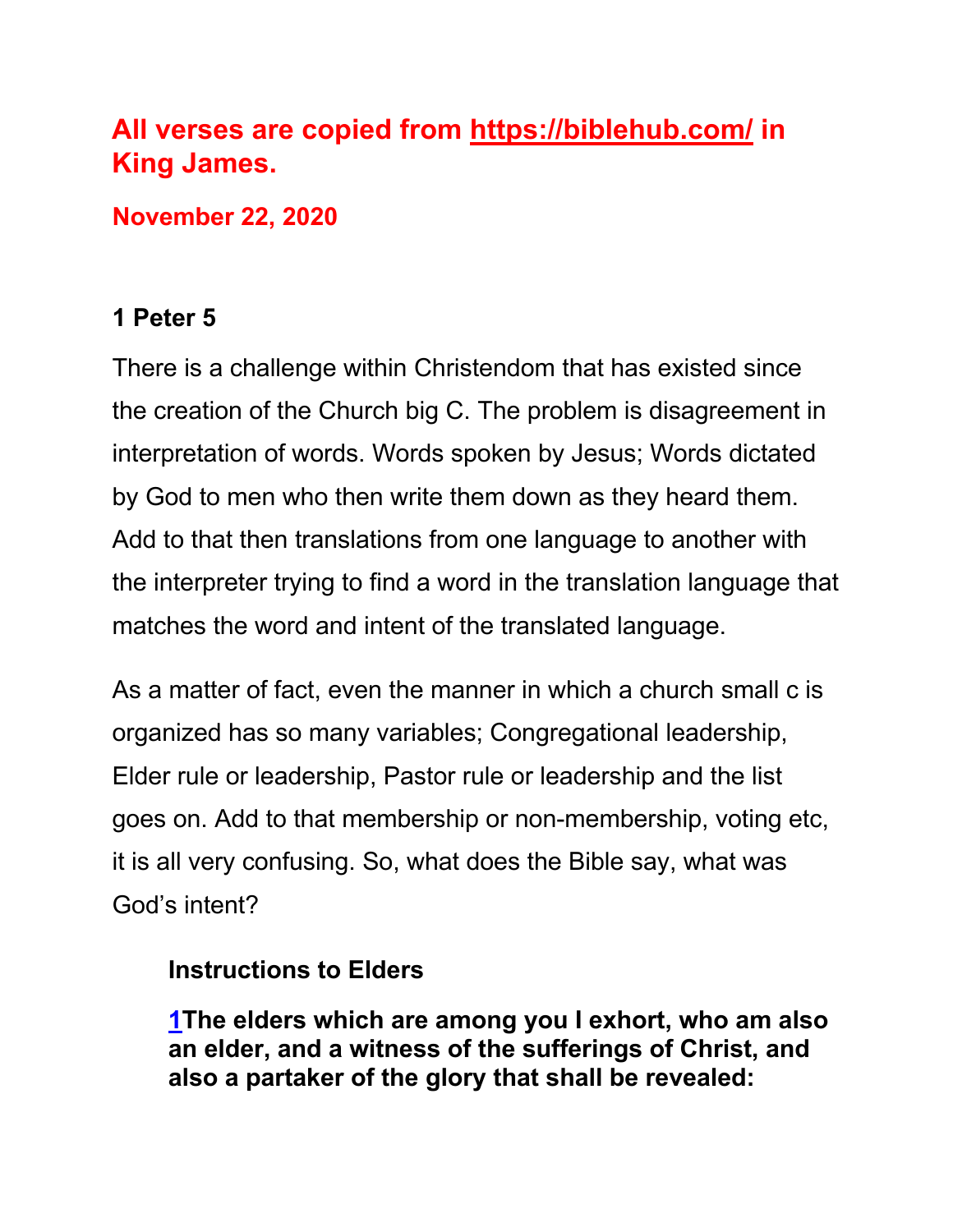We will start where God started with Peter in describing a person of authority within the Body of Christ. We have to start there because there were no Baptists, no Methodists, no Catholics there were just "believers and non-believers) Even with that thought there was disruption ostensibly by Satan trying to bring in confusion within the Body of Christ. We'll get to that in a minute but lest start with the first verse and the term "Elder".

According to Strong's Concordance (Greek)

**4245** *presbýteros* – properly, a *mature man* having seasoned judgment (experience); an *elder*.

You will notice in the definition there is little in the way of bona fides that qualifies a person to be an elder other than age and good or seasoned judgement. So we are all on the same sheet of music so to speak the term bona fides according to American Heritage Dictionary;

- n. Good faith; sincerity.
- n. Information that serves to guarantee a person's good faith, standing, and reputation; authentic credentials.
- n. Good faith; fair dealing. See bona fide.

*1The elders which are among you I exhort, who am also an elder, and a witness of the sufferings of Christ, and also a partaker of the glory that shall be revealed:*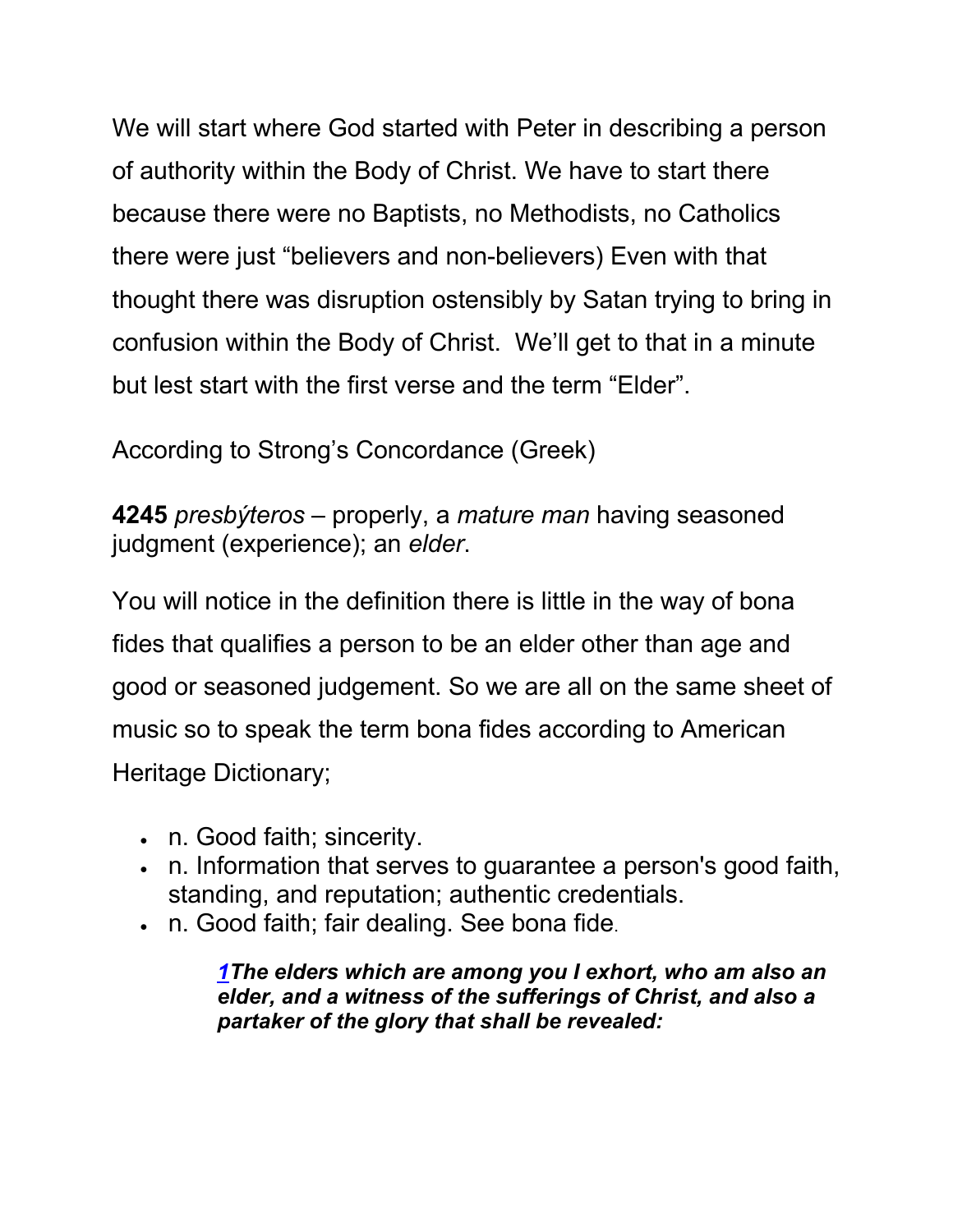God via Peter is calling on those in a local groups called churches small "c", Peter refers to himself as one of those "elders" or in the Greek *presbýteros;* but adds that he was a witness to Jesus suffering and is going to be part of the "*glory that shall be revealed"*

I think a Biblical case can be made that these "elders" are what are considered today as "pastors". The word pastor comes from Latin but it's meaning in Strong's Concordance Word Helps is;

**4166** *poimḗn* – properly, a *shepherd* ("pastor" in *Latin*); (figuratively) someone who the Lord raises up to *care* for the total well-being of His flock (the people of the Lord).

We go to the next verse to see what it is that God through Peter is exhorting these "elders" older men with seasoned judgement" to accomplish.

# **2Feed the flock of God which is among you, taking the oversight** *thereof***, not by constraint, but willingly; not for filthy lucre, but of a ready mind;**

It appears that God is already seeing signs of misappropriation of a position that some would call "authority". The cautions in this verse are two;

1: willing followers to an individual "elders" leadership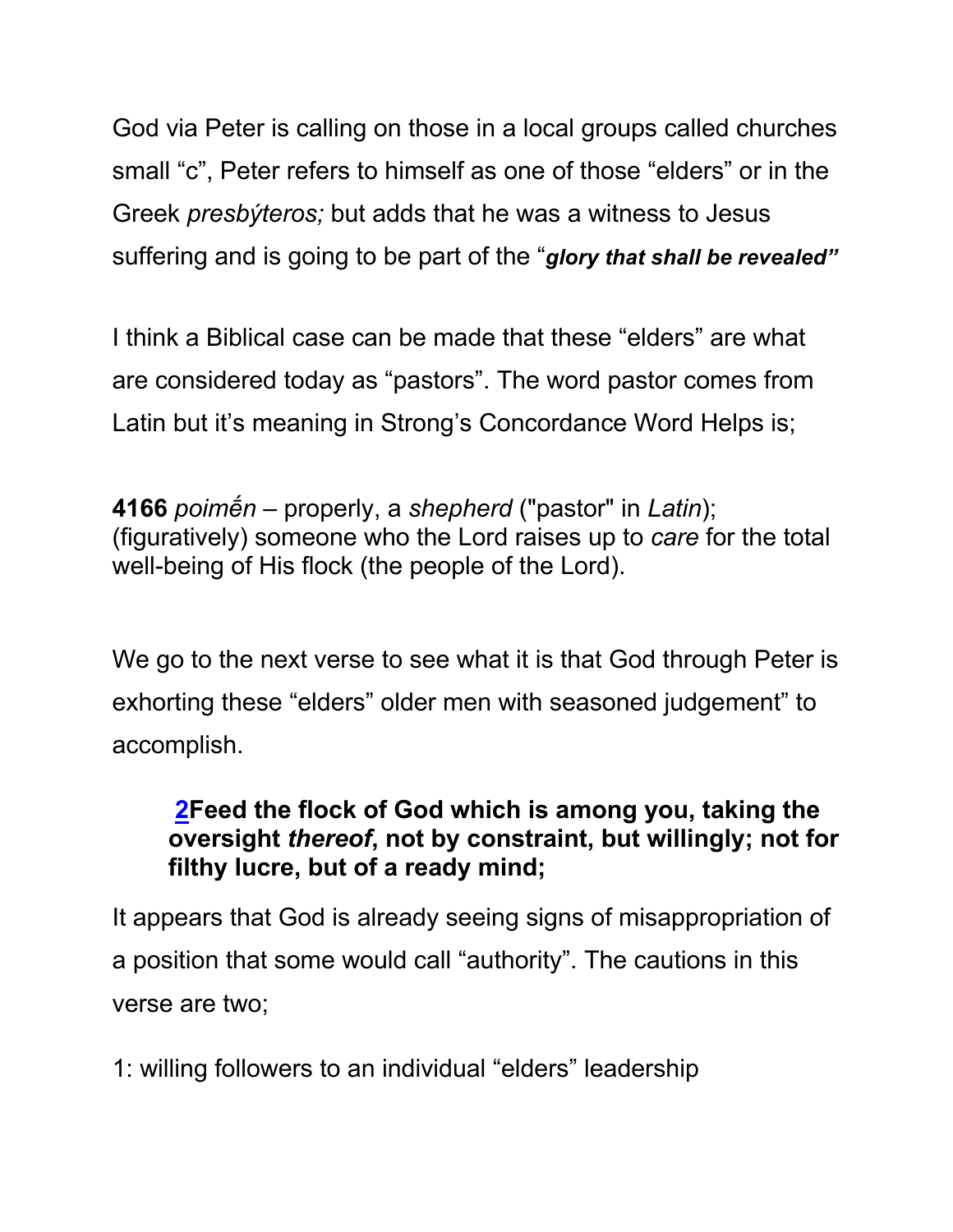### 2: not for money or payment

I personally don't know of any elders that are paid perhaps there are some in some churches. It appears it would be forbidden by scripture if there are.

These elders are to operate within a willingness on the part of those in attendance and not by force. These elders are to do this for a simple goal of "ready mind".

However, and here is where it gets a bit murky; Elders were also likely pastors when we examine the ancient texts apparently and the appointment of such men to lead a group within a town or city. Often these were groups of Christians that met in people's homes. A person selected in the early church would be the "overseer", "elder" or "pastor". These men were appointed by the apostles as they stood up these various body of believers in different towns and cities.

The idea of human leadership started in the Old Covenant and this is just one example.

### *Jeremiah 3:15 And I will give you shepherds according to My heart, who will feed you with knowledge and understanding.*

The first time we find the term "shepherd" is in Genesis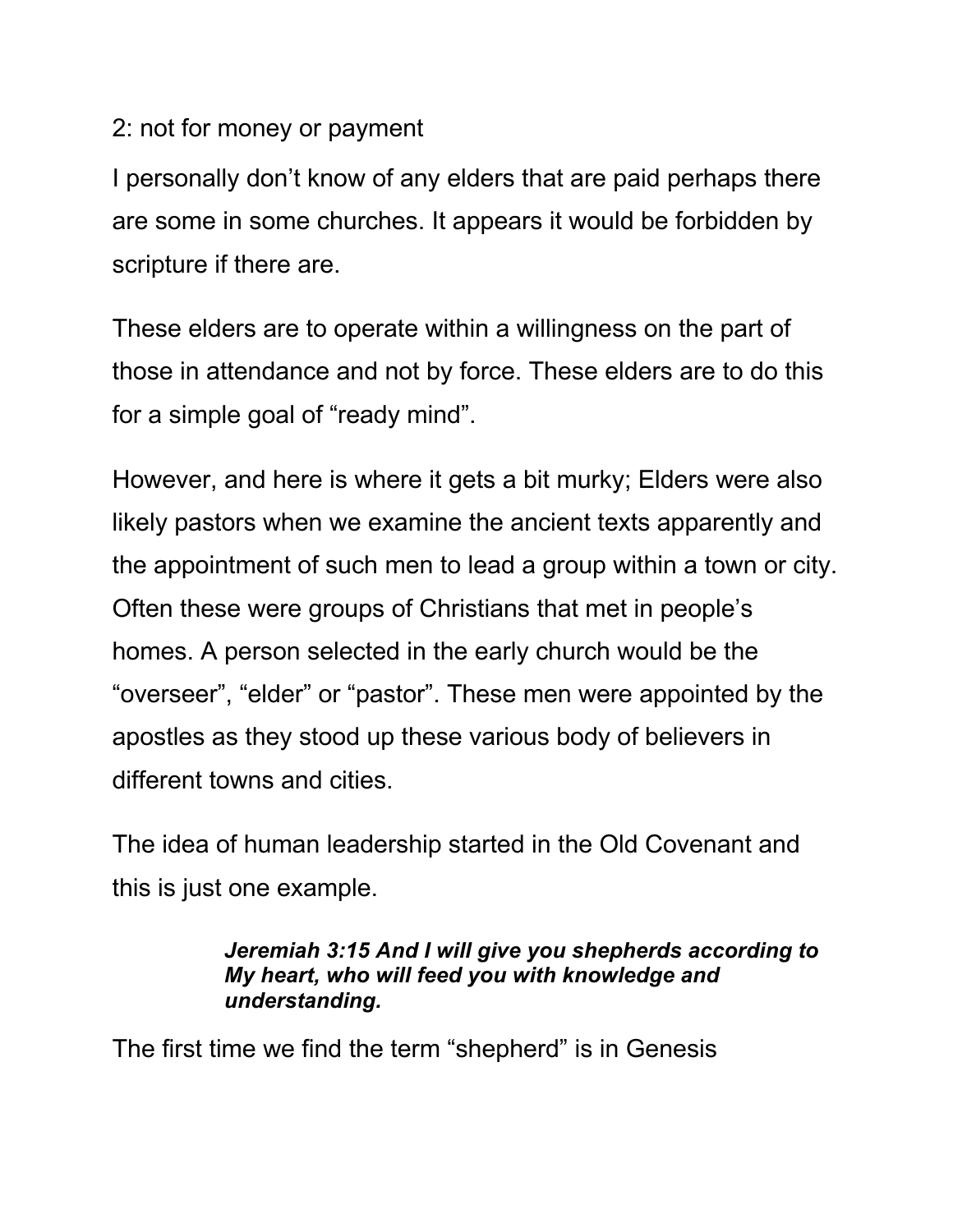#### *Genesis 4:2 Then she also gave birth to his brother Abel. Now Abel became a shepherd of flocks, but Cain worked the ground.*

This is obviously a reference to the animal called a "sheep" but later became a reference to all of mankind when God made reference to man as "sheep" even Jesus referred to as a "lamb". The idea was that sheep were a benign creature that God created. They were often lost without a leader called a shepherd. They were often hunted by wolves and other creatures.

A military man made an observation that was used in training that there are three kinds of people in this world;

Sheep

**Wolves** 

### Sheep dogs

In this analogy sheep represent all of humankind. Wolves were once sheep but became hunters for the father of lies Satan. Sheep dogs were once sheep but became benevolent protectors of the flocks. I suppose if we were to intertwine this analogy with the scripture, we are studying the sheepdog would be the "elder" or "pastor". The wolves of course are those humans who have rejected Christ and actively hunt to destroy the sheep at large.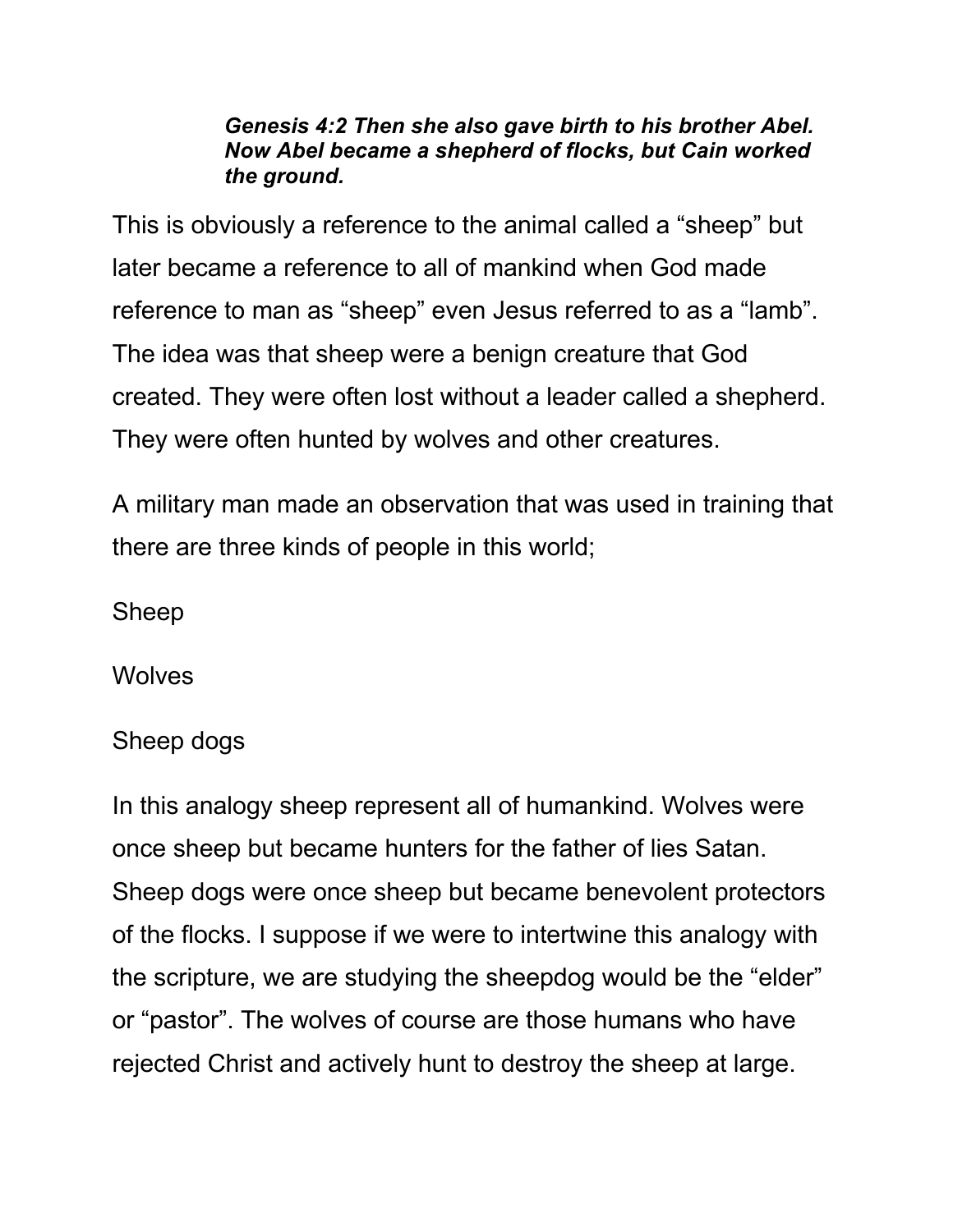Back to our study of who these "elders"/ pastors should be and how they should conduct themselves.

# **3Neither as being lords over** *God's* **heritage, but being ensamples to the flock.**

Here again, we find God through Peter bringing up a subject that must have been paramount in God's eyes when describing how a body of sheep were to be overseen. The list is added to the items from vs 2;

1: willing followers to an individual "elders" leadership

2: not for money or payment

3. not being "lords" over God's heritage….

If we understand what the term "lord" means in this context we need to go again to Strong's Concordance;

Transliteration: kurios Phonetic Spelling: (koo'-ree-os) Definition: lord, master Usage: lord, master, sir; the Lord.

HELPS Word-studies

**2962** *kýrios* – properly, a person exercising *absolute ownership rights*; *lord* (*Lord*).

This term "lord" is used in connection with Jesus and based on that we understand that these "elders/pastors" were not to put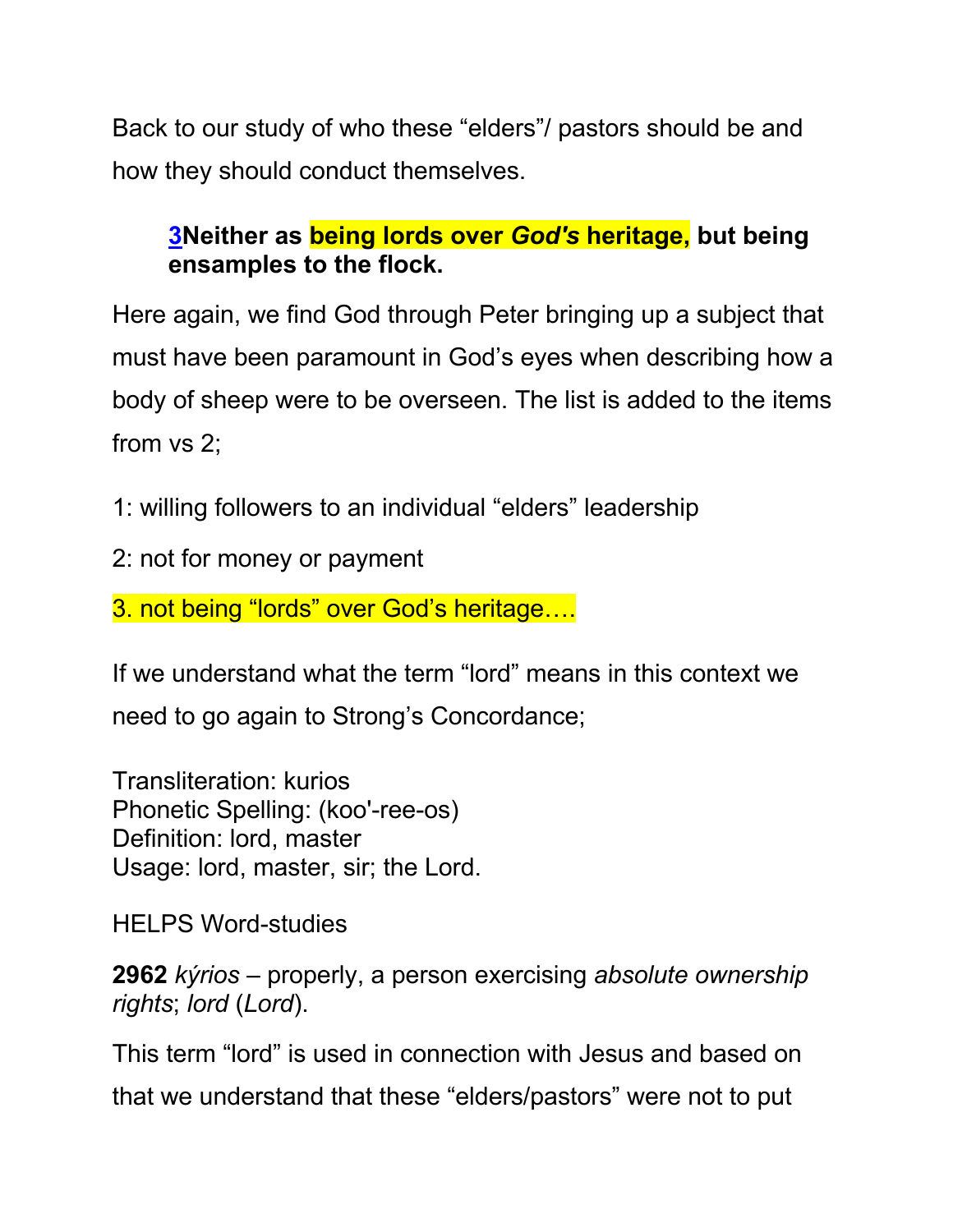themselves in the position of Jesus, but were to be benevolent shepherds.

# **4And when the chief Shepherd shall appear, ye shall receive a crown of glory that fadeth not away.**

*Hebrews 13:20 Now the God of peace, that brought again from the dead our Lord Jesus, that great shepherd of the sheep, through the blood of the everlasting covenant,*

Even though in vs 4 it does not say but it is obvious that the "chief Shepherd" is of course Jesus Christ.

Upon Jesus appearing something happens that "a crown of glory" will be given to faithful shepherds. This is not a king's crown it is in more in the form of a wreath that goes on the head. They were used as a sign of a victor. The Greeks used them as awards to those who won a race as in the Olympics.

These crowns will pale in comparison to what Jesus has done for us. As an example for what likely we will all do is what the 24 Elders do who are around the Throne of Jesus.

> *Revelation 4: 10The four and twenty elders fall down before him that sat on the throne, and worship him that liveth for ever and ever, and cast their crowns before the throne, saying, 11Thou art worthy, O Lord, to receive glory and honour and power: for thou hast created all things, and for thy pleasure they are and were created.*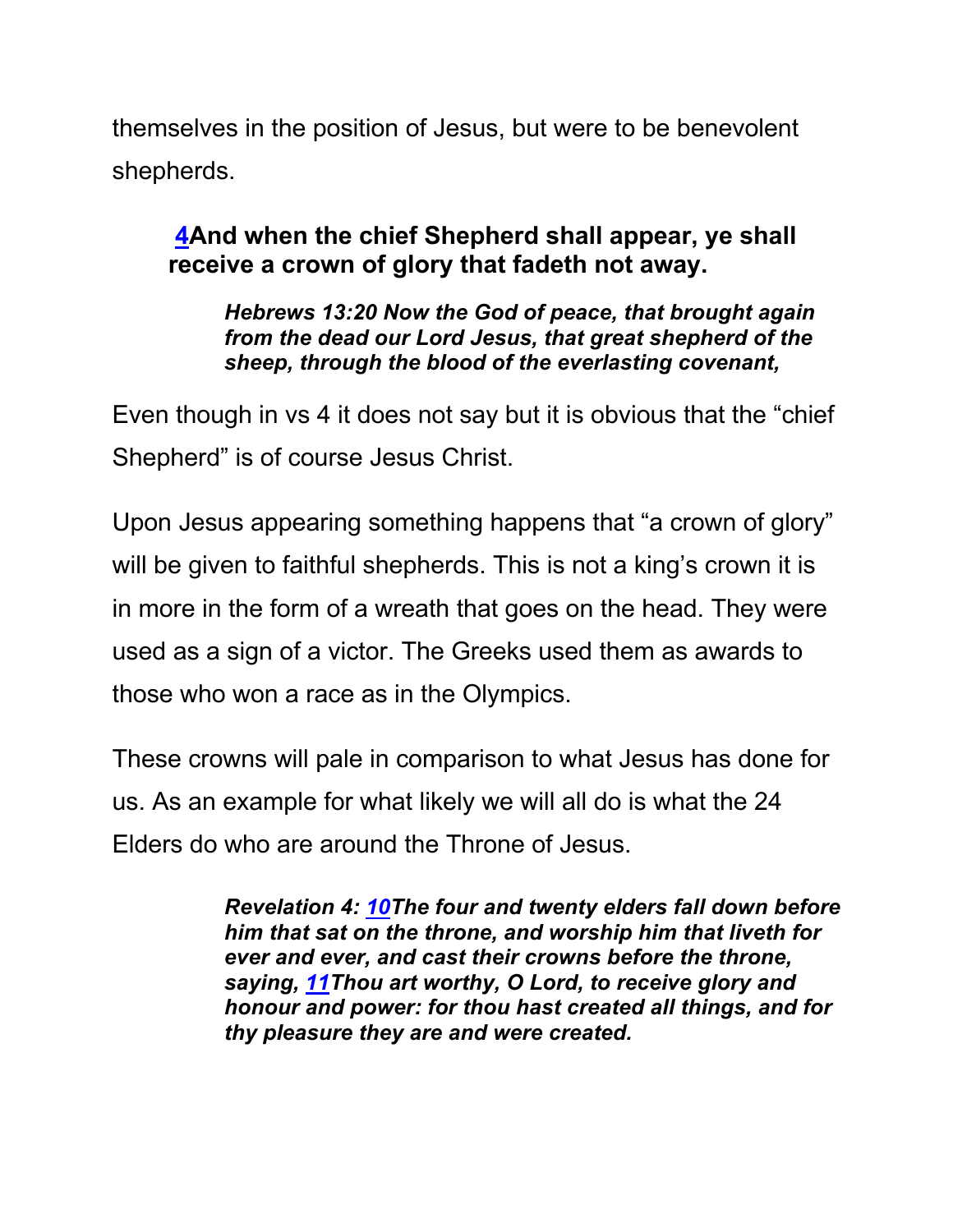**Cast Your Cares on Him**

**5Likewise, ye younger, submit yourselves unto the elder. Yea, all** *of you* **be subject one to another, and be clothed with humility: for God resisteth the proud, and giveth grace to the humble.**

Younger believes are to submit to Elders. We have long had a saying that says; "Respect your Elders". Now that is a broad statement not necessarily Biblically centered because many cultures adhere to this ideal. It is Biblically based, however.

God then tells us to go beyond giving deference to just Elders, but we are to give honor to one another, in humility. The reason is that God is not impressed with haughty attitudes but as we have seen so many times God prefers humbleness in Believers.

# **6Humble yourselves therefore under the mighty hand of God, that he may exalt you in due time:**

*Matthew 23:12 For whoever exalts himself will be humbled, and whoever humbles himself will be exalted.*

Perhaps you have noticed over the past 20 years or so the education system in America was really invested in teaching children self-esteem. Do you think that idea started with the education system? The idea of self-importance is from the pit of hell. It mimics Satan's basic flaw;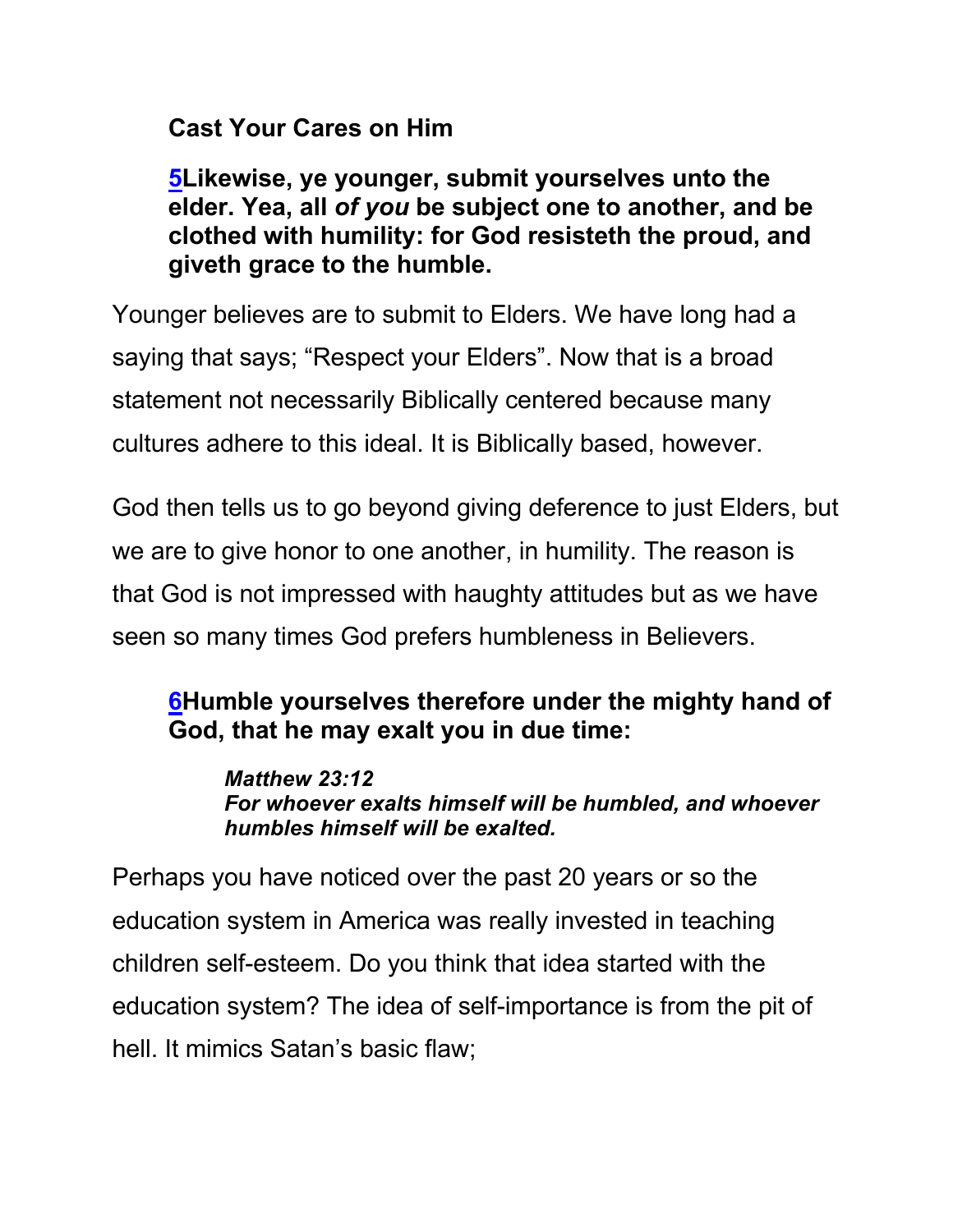*Isaiah 14: 12How art thou fallen from heaven, O Lucifer, son of the morning! how art thou cut down to the ground, which didst weaken the nations!*

*13For thou hast said in thine heart, I will ascend into heaven, I will exalt my throne above the stars of God: I will sit also upon the mount of the congregation, in the sides of the north:*

*14I will ascend above the heights of the clouds; I will be like the most High.*

# **7Casting all your care upon him; for he careth for you.**

Our safety lies within Christ our Lord and Savior. I wrestle constantly with the idea of being a protector; can or should I continue in that role or simply become a victim of evil. Currently my go to verse to decide on that question is;

#### *1 Timothy 5: 8But if any provide not for his own, and specially for those of his own house, he hath denied the faith, and is worse than an infidel.*

It can be a dangerous thing to build a doctrine on one verse especially in light of what and how Jesus approached those who hated Him. This world is a dangerous and violent place and God has given us governments to protect us. But what happens when those governments fail to carry out their duty of protection us and our families from this evil. At this point in my life I believe God is telling me that it is my responsibility to provide from my family and included in providing is protecting. I would not hesitate to kill and wild animal that is threatening my family; so how about a crazed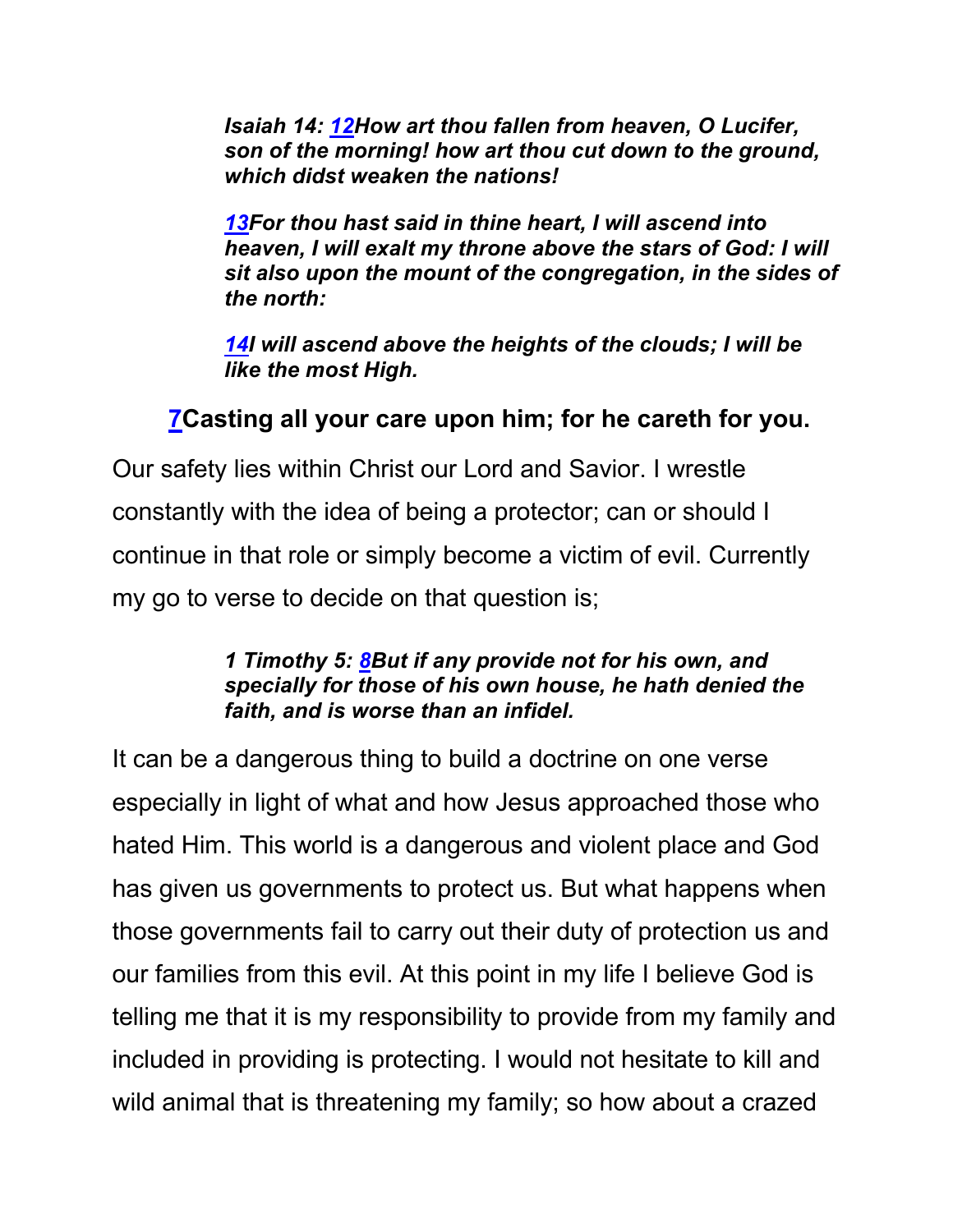person who is threatening my family. They have made a choice to bring violence to my door and my current belief is that I will repel violence with any means necessary to provide for my family. And when I say my door I mean; anywhere my family is. As to who my family is God sorted that out to expand from the physical family to the spiritual family and I feel the same obligation to protect other believers as I do my physical family.

**8Be sober, be vigilant; because your adversary the devil, as a roaring lion, walketh about, seeking whom he may devour: 9Whom resist stedfast in the faith, knowing that the same afflictions are accomplished in your brethren that are in the world.**

The world is oblivious to the evil in this world or they are welcoming it with open arms. In either case, judgement is coming.

**Benediction and Final Greetings**

**10But the God of all grace, who hath called us unto his eternal glory by Christ Jesus, after that ye have suffered a while, make you perfect, stablish, strengthen, settle**  *you***.**

It is through God's Grace that we are even able to be saved. He did not have to extend Grace to us, He did not have to offer His Son as the perfect sacrifice, He could have just let us all die off. But instead He gave us Life Spiritual life to live an eternity with Him. In that decision of Grace, He also offered us Salvation,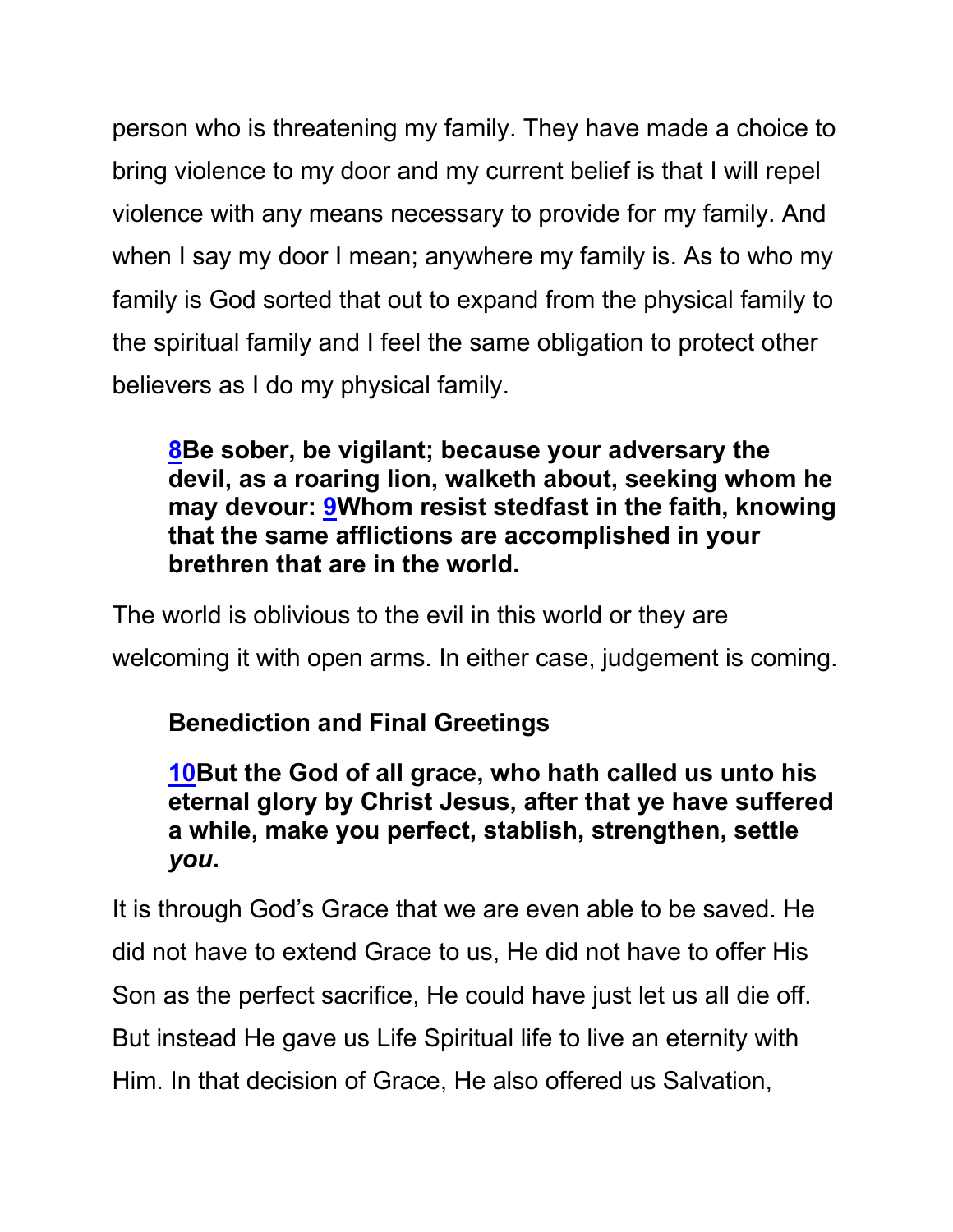Perfection, and Strength all intended to settle us in His Perfect will.

**11To him** *be* **glory and dominion for ever and ever. Amen.**

**12By Silvanus, a faithful brother unto you, as I suppose, I have written briefly, exhorting, and testifying that this is the true grace of God wherein ye stand.**

It is reconned by most scholars that this Silvanus is the same

partner in Christ that is recorded in the letters to the Corinthians.

### *1 Corinthians 1:19 For the Son of God, Jesus Christ, who was preached among you by us, even by me and Silvanus and Timotheus, was not yea and nay, but in him was yea.*

Peter calls Silus out for his dedication to the Faith and Teaching of the brethren.

## **13The** *church that is* **at Babylon, elected together with**  *you***, saluteth you; and** *so doth* **Marcus my son. 14Greet ye one another with a kiss of charity. Peace** *be* **with you all that are in Christ Jesus. Amen.**

The word "church" in italics indicates that it does not appear in most historic translations except in Sinaiticus. The most prominent reference in the word used is "sister". It is further considered that Peter is speaking of his own wife as the "co-elect) in Babylon and she is adding her salute to Silus.